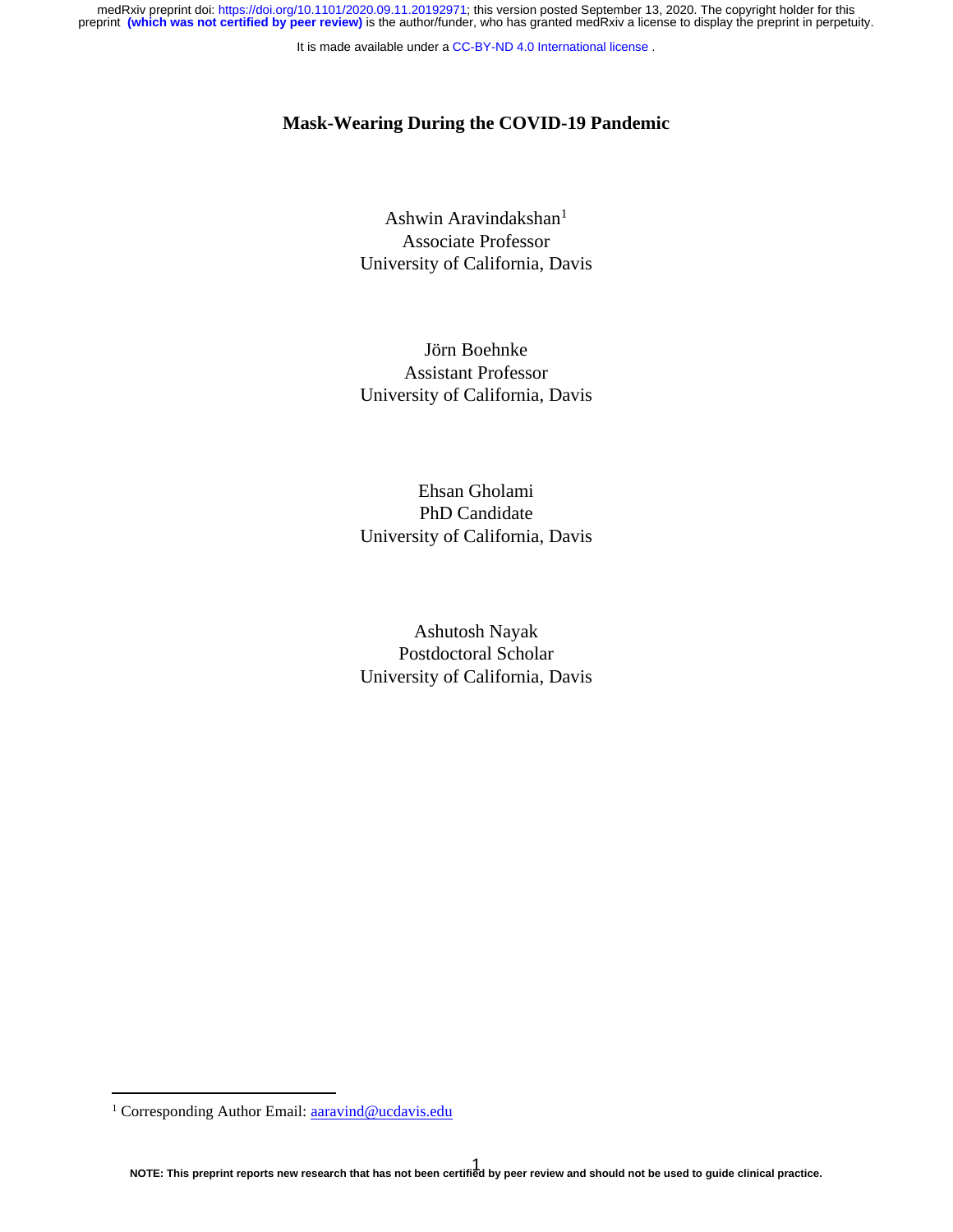It is made available under a [CC-BY-ND 4.0 International license](http://creativecommons.org/licenses/by-nd/4.0/) .

# **Mask-Wearing During the COVID-19 Pandemic**

# **Abstract**

# **Background**

Masks have been widely recommended as a precaution against COVID-19 transmission. Several studies have shown the efficacy of masks at curbing droplet dispersion in lab settings. Using individual response data from the Imperial College London — YouGov personal measures survey, this study investigates reported mask use and its association with the spread of COVID-19.

# **Methods**

We examine the association of reported mask-wearing in a population within a country with the growth rate of active cases COVID-19 cases. The analysis uses country-wide data from weekly surveys of individuals' mask-wearing behavior in public places, as well as other concurrently implemented non-pharmaceutical interventions, mobility changes, new cases of COVID-19 data and other control variables. The mask-wearing data were obtained from the Imperial College — YouGov multi-country survey of people's personal habits before and during COVID-19. Because mask-wearing showed substantial variation across countries and over time, we use a reduced form econometric model to relate population-wide changes in mask-wearing to the growth rate in COVID-19.

# **Results**

The results indicate that reported mask-wearing could play an important role in mitigating the growth of COVID-19. Widespread mask-wearing within a country associates with an expected 7% (95% CI: 3.94% — 9.99%) decline in the growth rate of daily active cases of COVID-19 in the country. This daily decline equates to an expected 88.5% drop in the growth of daily active cases over a 30-day period when compared to zero percent mask-wearing, all else held equal. The decline in daily growth rate due to the combined effect of reported mask-wearing, reduced social mobility, and non-pharmaceutical interventions averages 28.1% (95% CI: 24.2%-32%). These estimates remain robust across multiple sensitivity analyses.

# **Conclusions**

Face mask usage as a preventative measure against the transmission of COVID-19 varies widely across countries. This observational study uses data from 24 countries and finds that reported face mask usage associates with a decline in new COVID-19 cases. Even though the model controls for a large variety of variables that affect spread, and we run a number of robustness checks, it remains possible that some of the decline associated with face masks is related to confounding variables not included in the model. In summary, due to the confounding variables and the variations in the type of mask and its usage, randomized control trials of mask usage in populations are needed to determine the true effect of mask–wearing on mitigating the transmission of infectious respiratory diseases.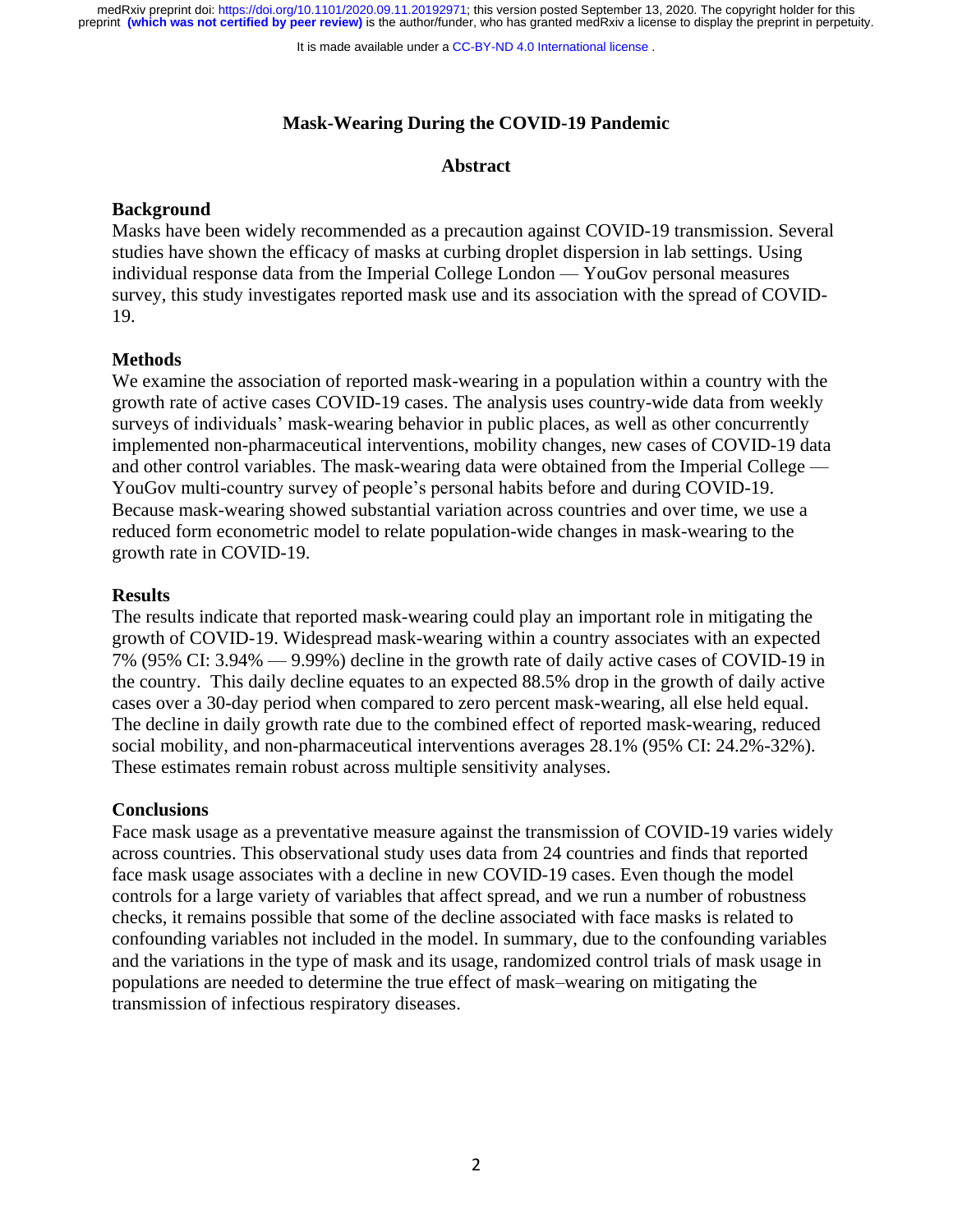It is made available under a [CC-BY-ND 4.0 International license](http://creativecommons.org/licenses/by-nd/4.0/) .

### **1. Introduction**

In response to the COVID-19 pandemic, multiple countries curbed the spread of the disease by enforcing strict policy measures such as lockdowns and shelter-in-place orders [1]. The nonpharmaceutical interventions (NPIs) included closures of school, restaurants, bars, retail outlets and other non-essential businesses, as well as shelter-in-place policies and the prohibition of large gatherings (e.g., limited to 10 people) [2]. These institutional measures aimed to reduce the exposure of susceptible individuals to symptomatic and asymptomatic infected individuals by decreasing social mobility (e.g., going out to movies, concerts and restaurants, assembling in large groups) and encouraging social distancing. (e.g., 1m-2m physical distancing) [3,4].

Unlike the widespread and proactive implementation of lockdowns and physical distancing measures, the usage of masks varied widely across countries. Some countries quickly adopted guidelines for mask usage (e.g., Malaysia, Singapore, Taiwan, and Thailand) while others did not recommend using face mask unless sick [5,6,7]. Indeed, the World Health Organization updated its mask-wearing guidelines only on June 5, 2020 [8], to recommend that "The general public should wear non-medical masks where there is widespread transmission and when physical distancing is difficult, such as on public transport, in shops or in other confined or crowded environments.". Due to these changing guidelines and uneven implementations, mask-wearing varied dramatically across countries and over time [9].

Multiple studies have investigated the impact of various governmental NPIs [3,10,11,12], that encourage physical distancing and the wearing of face masks [13,14,15]. In each case they find that NPIs, physical distancing, and face mask usage reduce the transmission of COVID-19. However, the interventions, government policies, and individual measures seldom act in isolation. Treating these measures in isolation could lead to under- or over-estimation of their effectiveness at reducing the spread of the disease, biasing the assessments of the measure's impact. In this study, we investigate the association of population-wide mask-wearing with the number of COVID-19 cases, concurrent with other individual and institutional measures. Specifically, we expand on the current stream of research by simultaneously considering the effects of NPIs and social mobility along with a population's reported usage of face masks in public places in a reduced-form econometric model (see examples in [3] and [10]). Using data from 24 countries, we identify the effect of each measure by exploiting the country-wise differences in the (1) percentage of the population who report wearing a face masks in public places (YouGov Survey Data [9]), (2) social mobility across multiple categories such as Parks and Transit Locations (using Google Mobility Reports [16]) and NPI implementations (using CoronaNet-Project [1])

# **2. Methods**

This study is a cross-sectional analysis of the effects of personal and governmental measures across 24 countries on mitigating COVID-19 disease spread. The data used in this study were collected from February 21, 2020 to July 8, 2020, representing 139 days of data for each country. All analysis presented in this paper uses publicly available data. Subsequently, we first present the data and then the model-based analysis.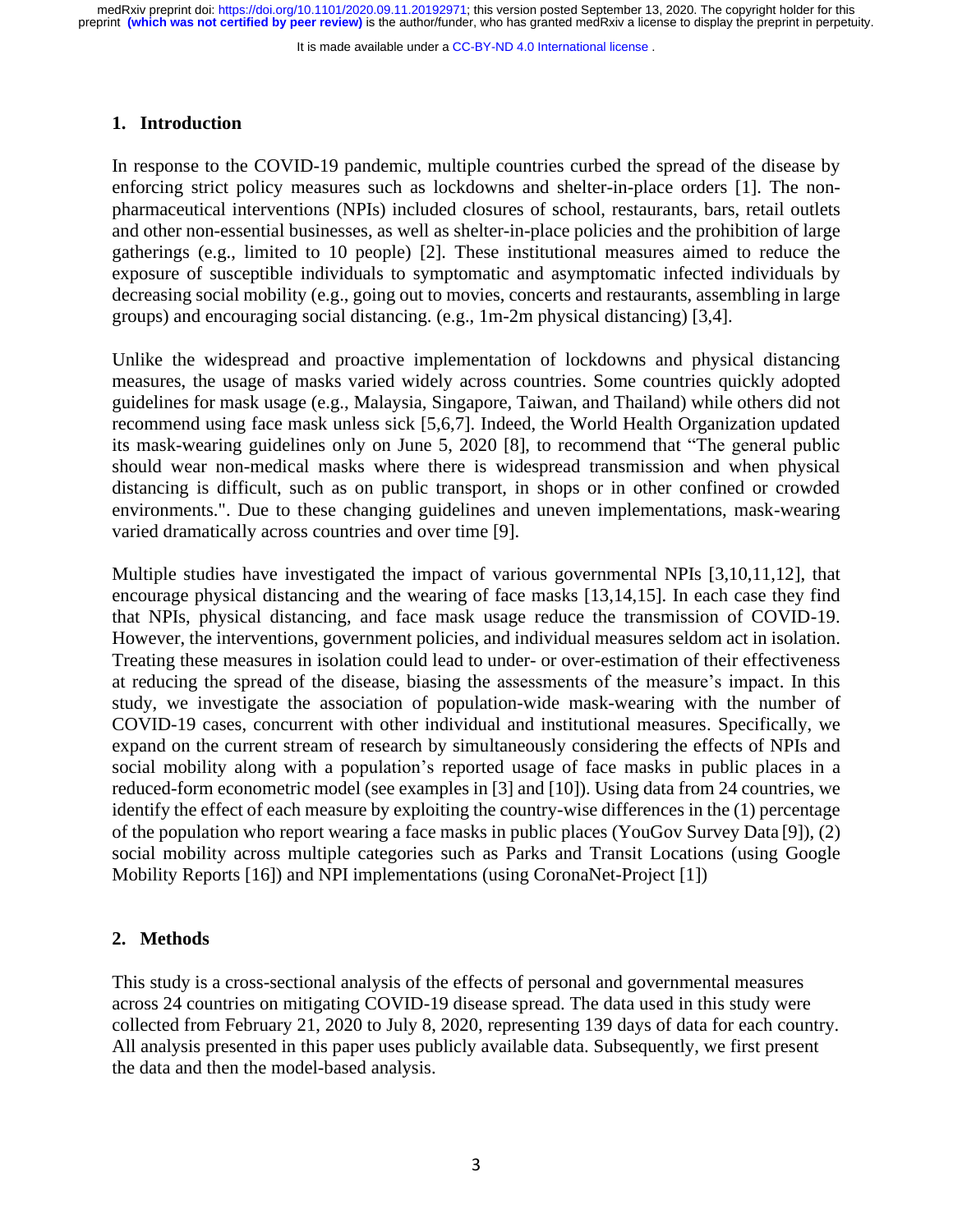It is made available under a [CC-BY-ND 4.0 International license](http://creativecommons.org/licenses/by-nd/4.0/) .

# *Key Variables of Interest*

*Mask-Wearing*: Survey data released by the Institute of Global Health Innovation (IGHI) at Imperial College London and YouGov [9] provide reported mask-wearing across multiple countries. The survey covers 26 countries (as of July 8, 2020), with around 21,000 people interviewed each week. We restrict our analysis to 24 countries, because two countries – China and Hong Kong – do not have publicly available data on the social mobility dimensions we control for in this study. The data present global insights on people's reported behavior in response to COVID-19. The dataset provides the percentage of population in each country who report to wear a mask in public places. Because these surveys were conducted at an interval of several days, we interpolate (linearly) to estimate the percentage of the population that would wear masks in public spaces for days when the data were unavailable (Figure 1). We use the significant variation of mask-wearing across countries to measure the association of people reporting mask wearing and the spread of COVID-19.



Figure 1. Percentage of people who say they are wearing a face mask in public spaces

*Social Mobility*: Google Community Mobility Reports provide data on relative mobility changes with respect to an internal baseline across multiple categories namely, retail and recreation, groceries and pharmacies, parks, transit stations, workplaces, and residential (Figure 2). A summary for the community mobility is shown in Table S2 in the Supplement. Apart from the Google Mobility reports, we also utilize mobility data from Apple to test the robustness of the model to different measures of mobility. We note that neither Google nor Apple provide absolute measures of mobility, but rather present relative changes with respect to benchmarks they use internally. Finally, drops in mobility could be driven by both individual actions (e.g., cautious behavior) as well as institutional actions due to NPIs enacted by governments. To control for mobility declines due to institutional actions, we also include country-specific interventions enacted both nationally and provincially.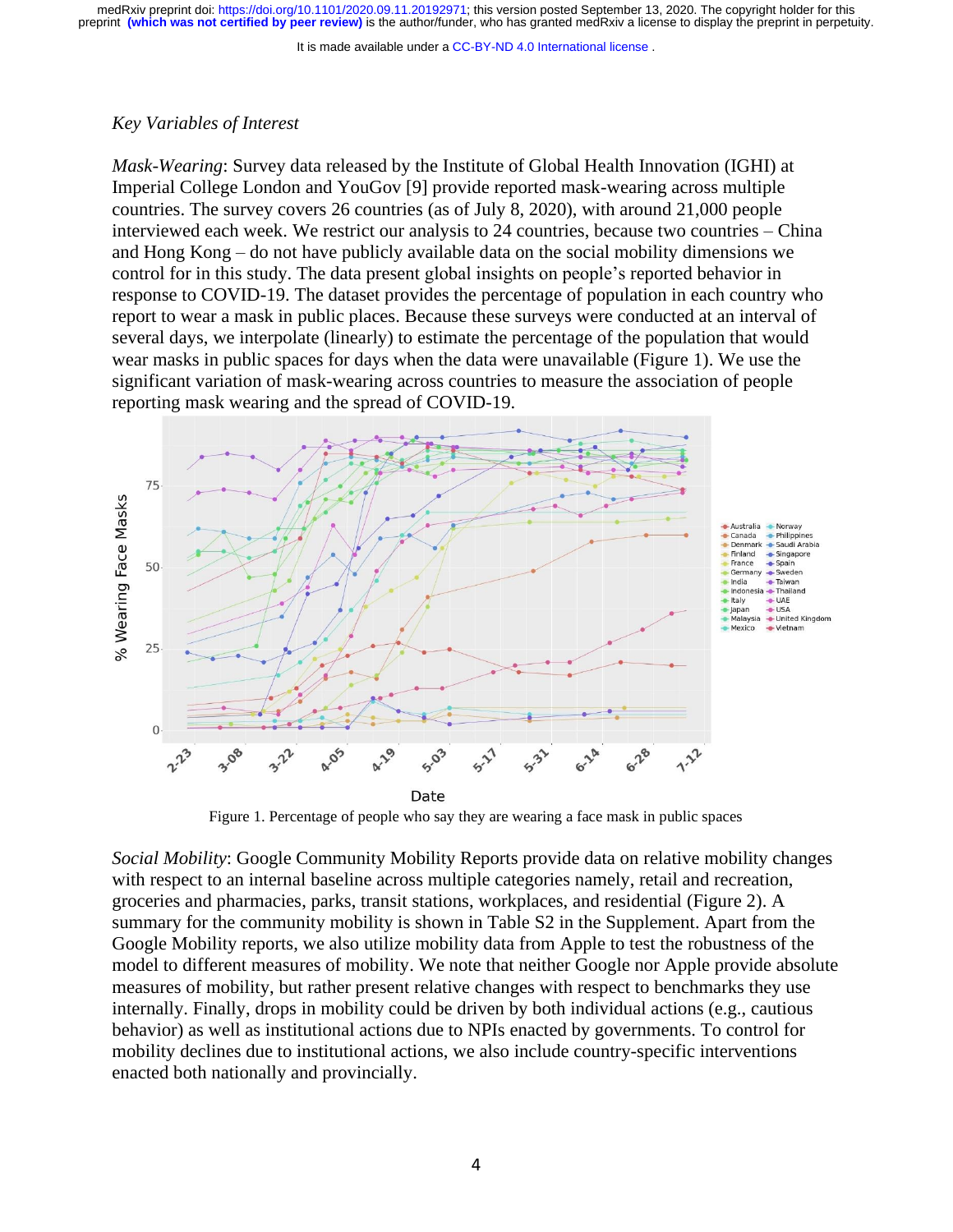It is made available under a [CC-BY-ND 4.0 International license](http://creativecommons.org/licenses/by-nd/4.0/) .



Figure 2. Social mobility from Google Mobility Reports and Apple Mobility Reports for Italy. Social mobility for all the 24 countries is shown in Figure S8 in Supplementary.

*Non-Pharmaceutical Interventions*: Governments across the 24 countries enforced different policies to control the spread of COVID-19. Prior research has shown that these policies played a significant role in reducing human to human physical contacts and led to a slowdown in the spread of the disease. However, these policies were implemented in different ways, some nationally, some provincially. We use data from COVID-19 Government Response Event Dataset [1] to control for government policies in estimating the effect of masks. Figure S10 lists the types and counts of national and provincial government policies implemented across the 24 countries we consider in this study. The dataset contains 5,816 entries on policies at National and Provincial level. Finally, inclusion of these interventions helps control for some of the observed drops in mobility that are not necessarily associated with individual actions but by the presence of institutional policies. Detailed information about the interventions are included in the Supplement (Section S2.5).

### *Covariates*

Because the data span multiple countries and weeks, we include time and country fixed effects in the model. The model controls for country-level heterogeneity using fixed-effects, where the variable for a country assumes a value of one if the data considered are specific to that country, and zero otherwise. This allows for control of country-level characteristics that are not in the model and helps reduce the errors due to omitted variables in our analysis. In addition to country-level differences, we also control for time-based differences (e.g., people are more aware and cautious over time) by incorporating time-fixed effects, where the variable *Week<sup>t</sup>* takes a value of 1 if the data are from week '*t*' (where  $t = 1$  in the first week for a given country in the data). In addition, we control for each country's testing capability (Figure 3a) by accounting for the total number of daily tests in the country. Finally, we also control for actions people take to educate themselves by including the Google Trends (Figure 3b) data for the search term 'coronavirus'.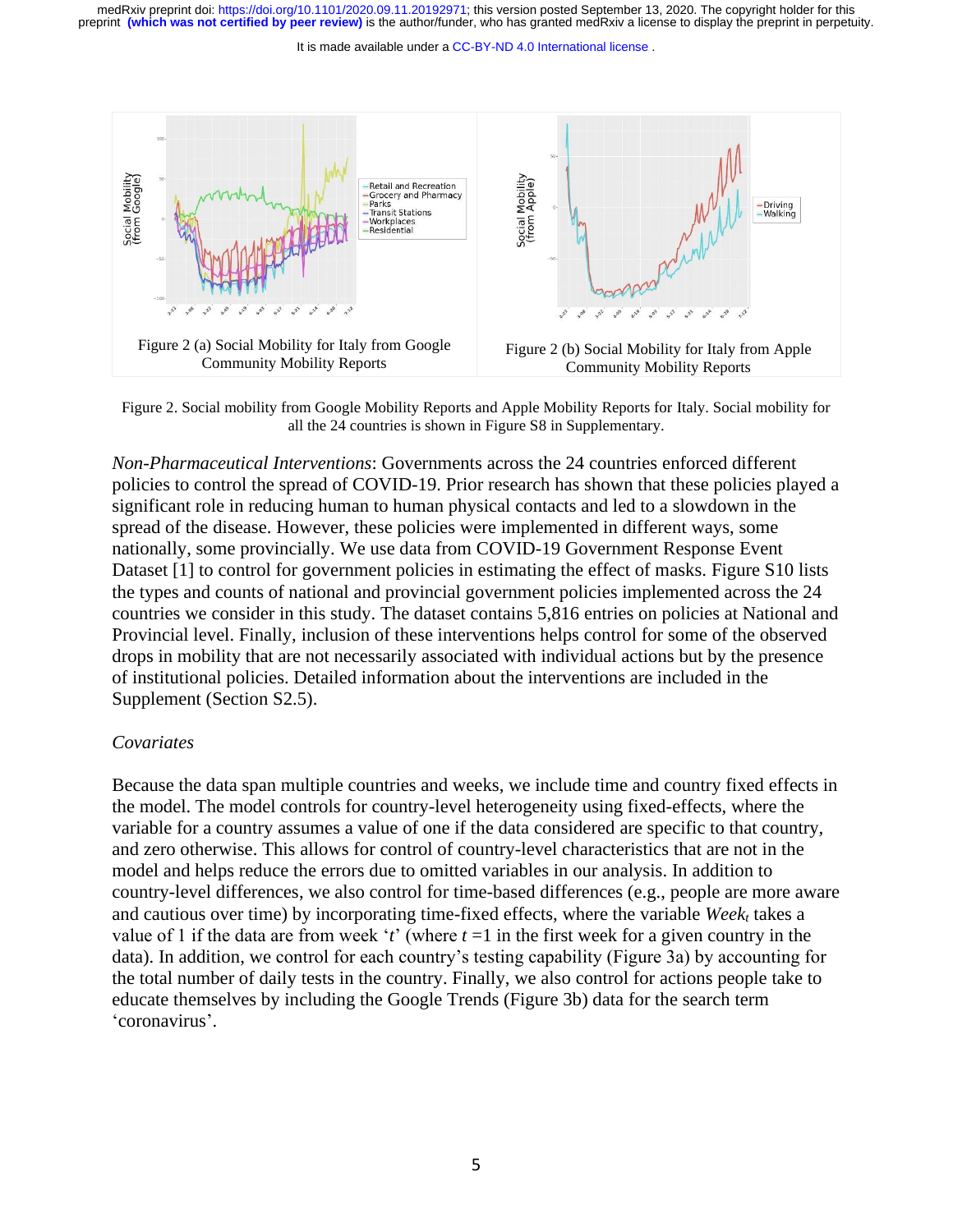#### It is made available under a [CC-BY-ND 4.0 International license](http://creativecommons.org/licenses/by-nd/4.0/) .



Figure 3. Number of COVID-19 Tests and Google Trends (per thousand people) for Italy. Data for all the 24 countries is shown in Figure S13 and Figure S14 respectively in Supplementary.

#### *Outcome Variable*

Data for the number of active daily cases in each country were obtained from the Johns Hopkins University School of Public Health [17]. We use a seven-day moving average of cumulative confirmed cases and cumulative recovered cases to compute daily active cases and daily growth rate. The dataset aggregates this information across multiple national, state, and local health departments within each country. The daily growth rate is then related, by means of a reducedform econometric model, to the independent variables described earlier. We describe the derivation in the Supplement (Section S1.1). We illustrate the daily cases and growth rate for one country, Italy, in Figure 4.



Figure 4. Daily Active cases and growth rate in Active cases for Italy. Vertical green line in (b) shows the start of data collection for Italy. Vertical red line in (b) shows the end of 60 days of data collection for Italy. Data for all the 24 countries is shown in Figure S6 and Figure S7 respectively in the Supplement.

### *Analysis*

A reduced form econometrics model was used to relate the growth rate of daily active infections to the independent variables described earlier. Similar models have been used by [3] to determine the effect of anti-contagion policies on the spread of COVID-19. In brief, the model assumes that the daily growth rate (ratio of active infections today to active infections the day before) is affected by the institutional measures such as NPIs as well as individual measures such as social mobility and mask-wearing. The covariates listed above help control for other factors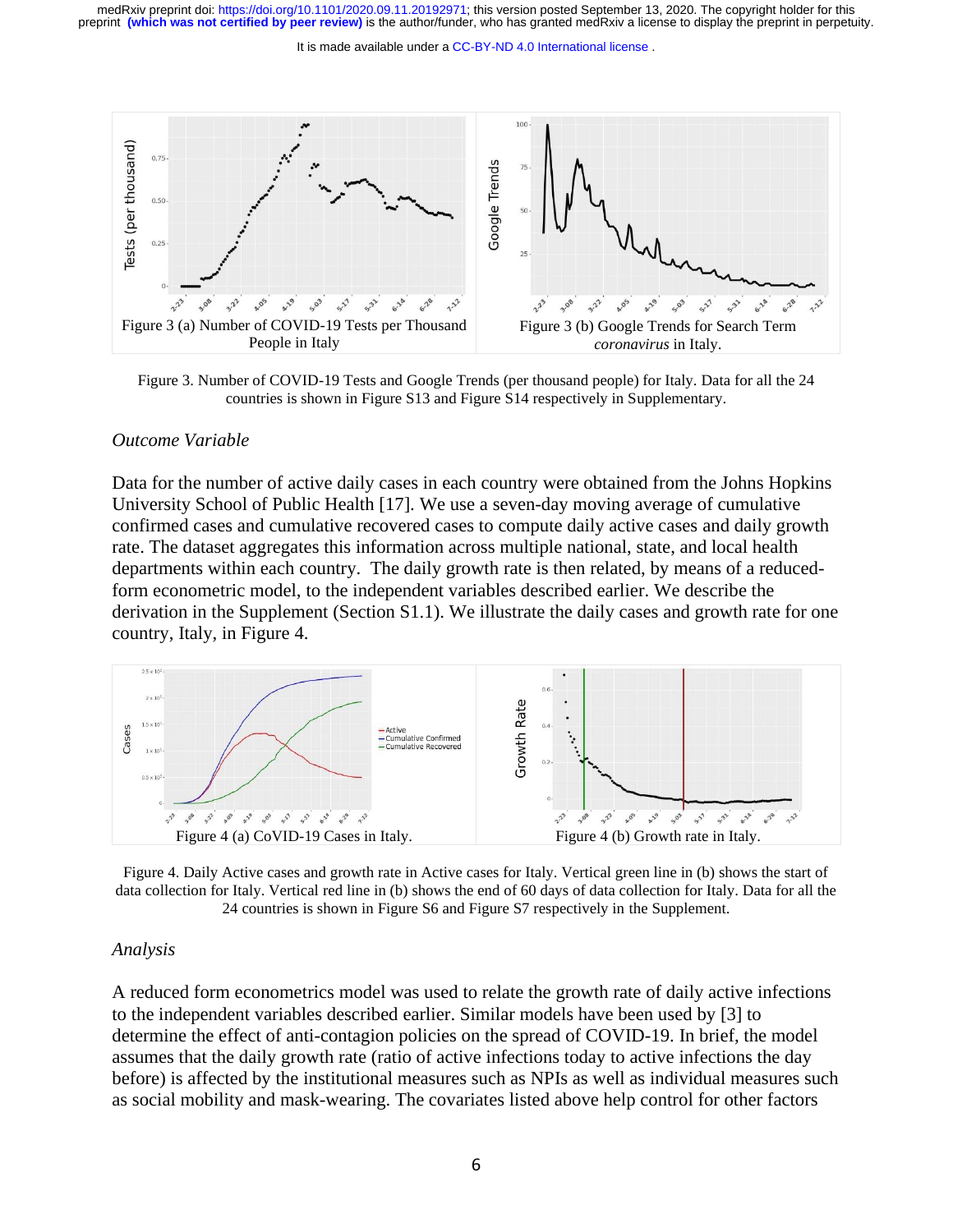that could affect growth over time. Because the epidemiological parameters for new diseases such as COVID-19 might not be well understood, reduced form techniques allow for the estimation of the impact of governmental and personal measures to help contain the spread of the virus. The model we use initializes when a country reaches 20% of peak new cases as observed by July 8, 2020 to filter out the high variation in growth rates when the number of cases is very low at the beginning of the pandemic. For robustness, we also test other starting times in the Supplement and find results in line with the ones presented here. The Supplement also provides further details about the methodological approach as well as information on the model formulation used.

We provide some brief notes on the operationalization of the independent variables and the model initialization below:

- 1. Responses to the survey about mask-wearing are subject to biases. For example, individuals might overestimate the efficacy of their mask or their wearing pattern. To alleviate some of these concerns, we compute the natural log of the mask-wearing variable to discount its impact on the growth of cases. This transformation yields a curve that grows at a slower rate as the values of mask-wearing increase, thereby diminishing the impact of higher levels of mask-wearing. We also test for other functional forms (square-root and linear) and present those results in the Supplement (Table S7).
- 2. Due to the high correlation across the different mobility data categories obtained from Google, we only include *Mobility: Parks* and *Mobility: Transit Stations* in the model. Because we are interested in determining the impact of mobility in general, the two mobility variables suffice in capturing the individual's movement patterns during this time. In Supplement S3.4, we present results including other types of mobility, and also run the model with Apple Mobility data in the place of Google Mobility Reports.
- 3. The CoronaNet dataset from [1] collected information on all the government policies introduced by different countries across the world. They categorized the policies into 19 different policy-types. We use their categorization in the model. From February 21, 2020 to July 8, 2020, we check if a policy *p* was implemented in a country *j* on day *t*. If the policy was implemented, we assign a value of 1 to  $s_{i,t,p}$ , where  $s_{i}^{[0B]}$  represents the level of policy coverage. If the policy was introduced at a provincial level,  $\overline{\text{QEDW}}$   $\text{QEDW}$  by the population of the state. Because several policies were introduced at the same time or close together, they too suffered from collinearity issues. To minimize multicollinearity issues, we choose only a specific set of policies to include in the analysis. The Supplement (Section S2.5) discusses this selection mechanism.
- 4. Due to uncertainty of the lag in COVID-19 incidences and the difficulties in detection during the early days of the disease (Woloshin et al 2020), similar to prior research we tested the focal model across multiple lag periods (*shift*) from zero to 14 days and for different initialization thresholds (*th*) for each country (zero percent to 20% of a country's peak daily cases). We chose the best *shift* and *th* values using a k-fold crossvalidation process  $(k=5)$ . The chosen model had the highest maximum likelihood estimate of the data as well as the lowest prediction error. We discuss this procedure in the Supplement (Section S4.1). The results presented in the next section correspond to a model with a shift of nine days and a *th* of 20% of peak new cases by July 12, 2020. Finally, the model was estimated on 1,422 observations across 24 countries, averaging 60 observations per country. We restrict our analysis to the first 60 days. However, we test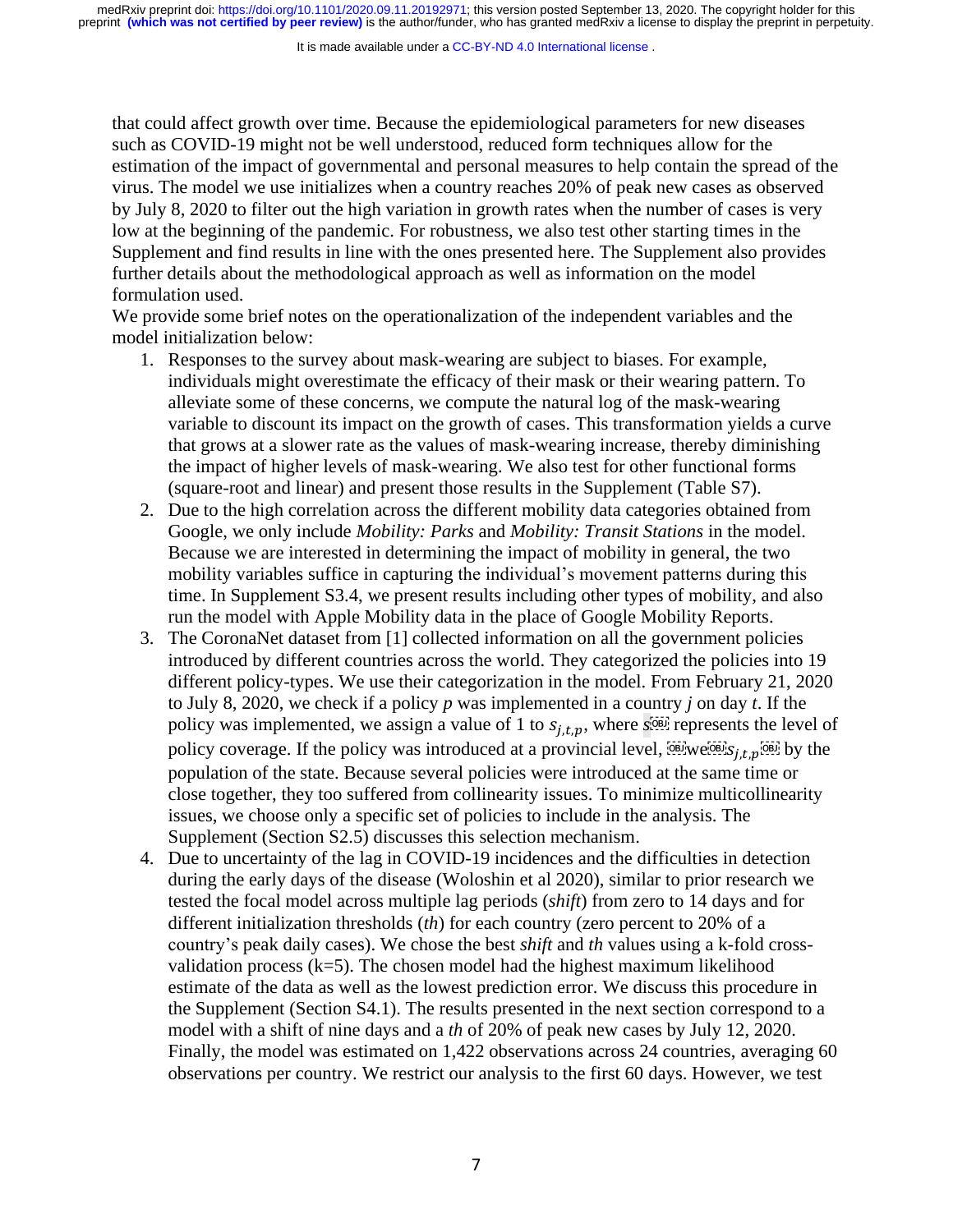It is made available under a [CC-BY-ND 4.0 International license](http://creativecommons.org/licenses/by-nd/4.0/) .

the robustness of the findings for other lengths of data. This allows for greater variation in mask usage within the data.

In the next section, we describe our results and their policy implications.

# **3. Results**

The results indicate that individual (mask-wearing, social mobility) and institutional measures (NPIs) could play a role in mitigating the growth of COVID-19. The estimates from the focal reduced form model for these measures and their corresponding confidence intervals are shown in Figure 5. The full table of results, along with results for all robustness checks are provided in Supplement (Section 3). We first list the results of the key measures we consider and then discuss their implications.



Figure 5. Parameter estimates for the Growth rate model. The blue dot indicates the point estimates and the horizontal lines indicate 95% confidence interval around the estimate (Masks transformed as  $ln(1+mask)$ ). Results for different transformations of Mask and other covariates is shown in Figure S16.

*Masks.* The model finds that a reported mask wearing of 100% is associated with an average 7% (95% CI: 3.94% — 9.99%) drop in daily COVID-19 cases. While this daily effect appears small over a 30 day period, 100% reported mask-wearing leads to approximately 88.5% (95% CI: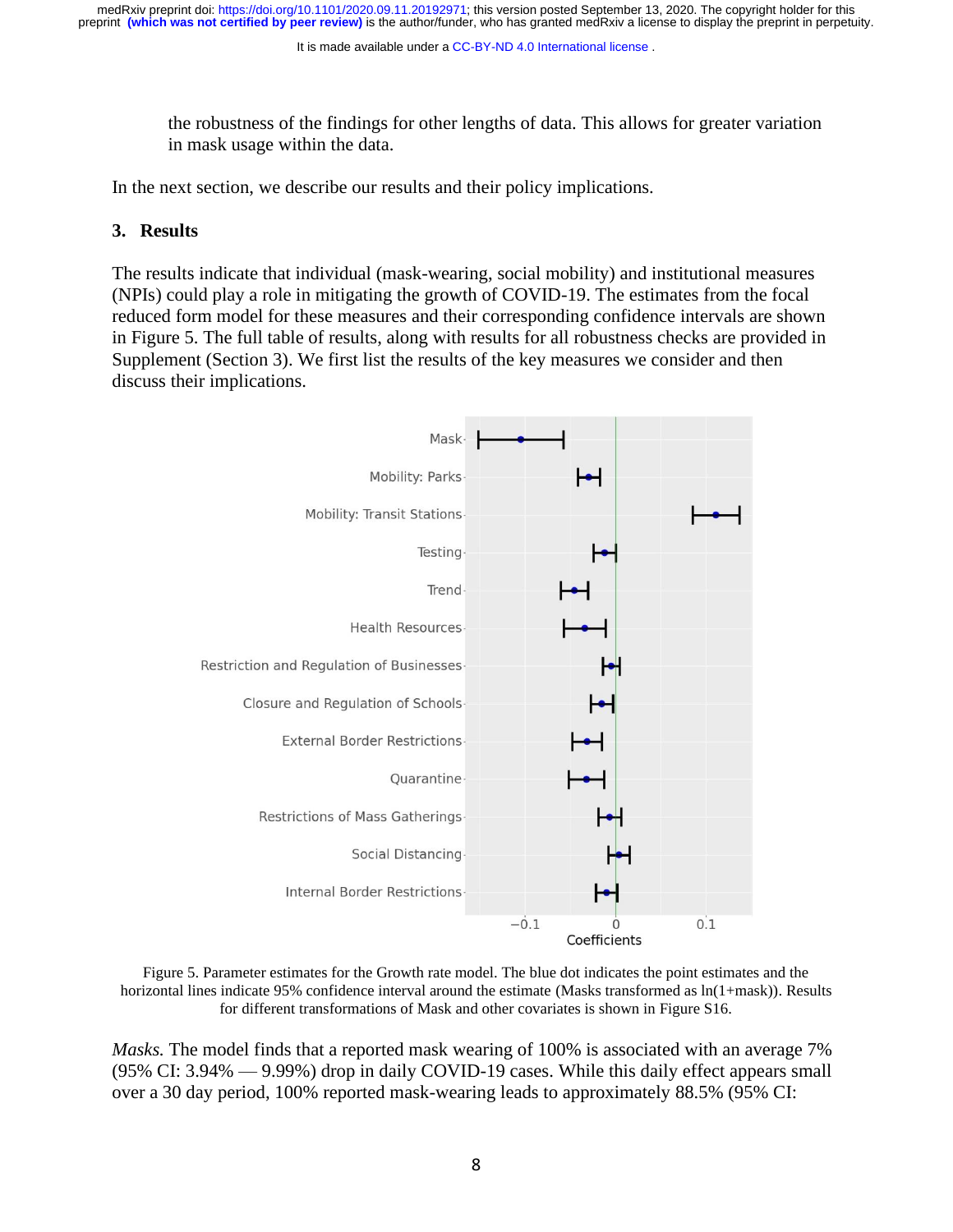It is made available under a [CC-BY-ND 4.0 International license](http://creativecommons.org/licenses/by-nd/4.0/) .

 $68.7\%$  —  $89.2\%$ ) decline in active cases when compared to the situation where 0% of the people report wearing masks (all else remaining the same across the two scenarios). Modifying the functional form of the mask variable did not appreciably change the association. For example, in the linear model, masks are associated with an average 8.69% (95% CI: 5.63% — 11.66%) drop in daily growth rate and for the square root model the expected daily drop in growth rate was 7.89% (95% CI:  $4.81\% - 10.87\%$ ). The stability of the results seems to indicate that maskwearing can potentially play a significant role in mitigating the spread of the disease. Figure 6 plots the ratio of active cases under different proportions of respondents who claim to wear masks as against no mask wearing.



Figure 6. Ratio of Active cases under different percentage of mask wearing in public spaces as compared to 0 mask wearing over different periods (in days) . The shaded bars represents in ratio while the black vertical lines represent the 25<sup>th</sup> and 75<sup>th</sup> percentile of the ratio (from simulations using Krinsky-Robb method)

*Mobility and NPIs.* As expected, the model finds that a rise in mobility links with a rise in the number of cases. Specifically, the selected mobility variables associate with a combined 8.1% (95% CI: 5.6% - 10.6%) drop in daily case numbers. Similarly, we find that the implementation of NPIs also associate with a drop in daily growth rates across countries. After accounting for mobility declines, the NPI measures 'Quarantine, 'External Border Restrictions,' and 'Closure and Regulation of Schools' link with the highest declines in the growth of cases. Overall, all NPIs included in the model led to a decrease in the growth rate of COVID-19. This finding confirms multiple studies that investigated the effects of NPIs at limiting the spread of COVID-19 [10,18]. Overall, we find that if the NPIs were enacted uniformly across the whole country, then the combined association of the NPIs with the decline of growth in daily cases of COVID-19 would average 13% (95% CI: 9.2% - 16.2%). We determine the combined effect using the Krinsky-Robb method, a Monte Carlo simulation used to draw samples from a multivariate normal distribution. Supplement S3.1 provides more details on this method.

### *Control Functions and Robustness Checks*

Due to nearly concurrent enactments and blanket coverage of policies and precautionary behaviors within countries, the individual (e.g., masks, limiting mobility) and institutional (NPIs)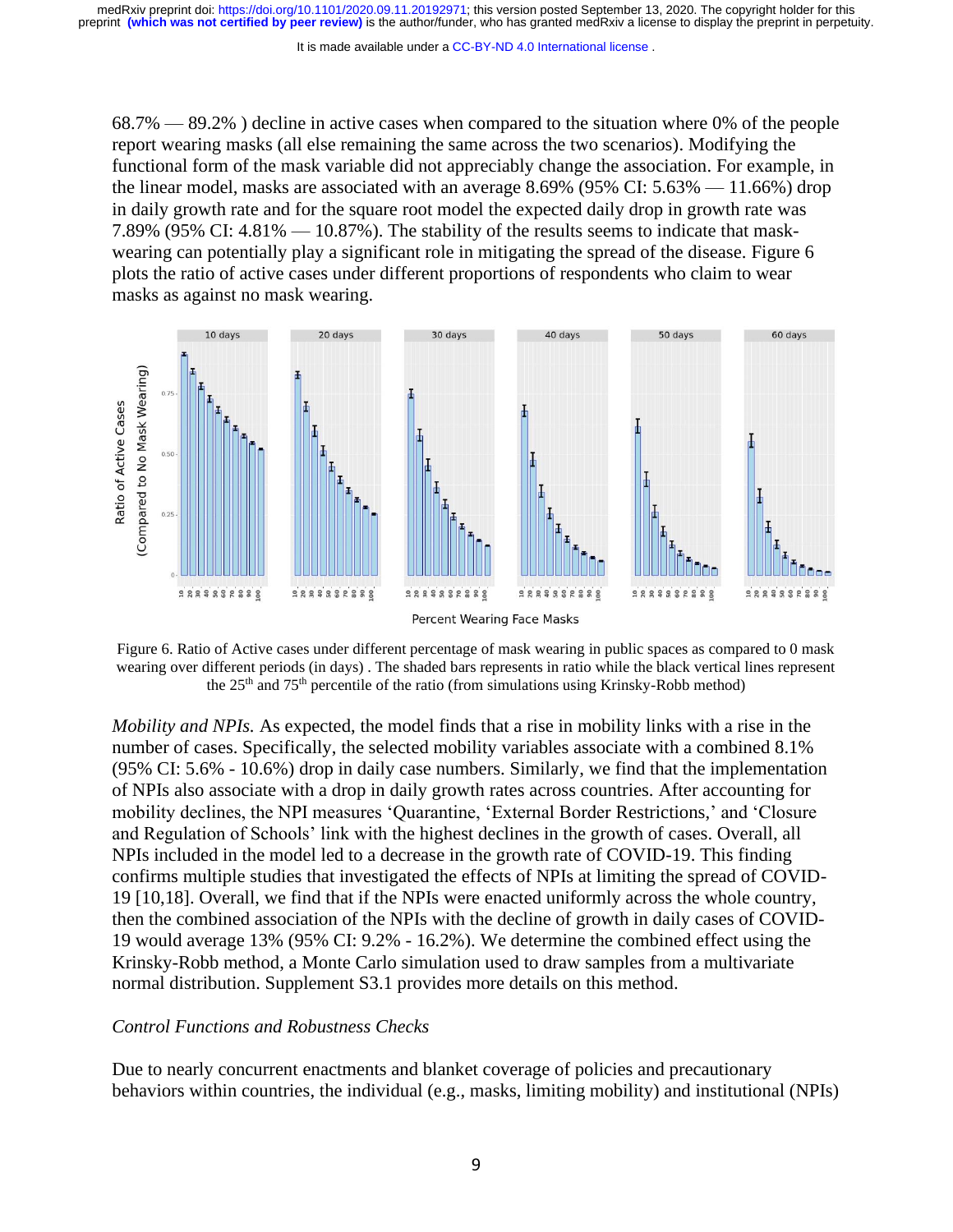It is made available under a [CC-BY-ND 4.0 International license](http://creativecommons.org/licenses/by-nd/4.0/) .

measures correlate in time. This precludes causal identification of each measure's individual effect on disease mitigation. In other words, because mask-wearing, mobility reductions, and NPIs occur at similar times, their effects are intertwined and difficult to determine separately. For some variables such as mobility and NPIs, we lack the necessary data to fully control for some of these issues. In the case of mask-wearing, even though we cannot eliminate the simultaneity, we attempt to reduce the effects of confounding variables by employing control functions [19]. In addition, [20] note that control functions make the intervention exogenous in a regression equation. To create a control function, we use country mortality data for SARS, H1N1, and MERS to predict the propensity of mask-wearing in each country (see Supplement S4.5.2 for more details). Next, we compute the control function by determining the predicted mask-wearing residuals (Predicted Mask-Wearing minus Actual Stated Mask-Wearing), allowing for better identification of the effect of reported mask-wearing on COVID-19 case numbers.

Using this procedure, we find that if 100% of the population claimed to wear masks, then maskwearing relates with an average 4.95% (95% CI:  $2.26\% - 7.53\%$ ) drop in daily growth rate (nine days later), when compared to zero percent reported mask-wearing. While we are careful to note that this estimate could still be affected by confounding variables, this result lends further support to the estimate presented earlier. In summary, widespread mask-wearing could lead to a significant decline in the growth of COVID-19.

To help determine the accuracy of the results we run several robustness checks (see Supplement S4):

- (1) We vary the lag period (*shift*) from 0 to 14 days. The results show that the estimates of the individual and institutional measures are relatively stable.
- (2) We also vary the length of time we consider in the analysis. The model considered 60 days of data for each country. We vary this to estimate the model on 35, 45, 55, 65, 75 and 85 days of data. We find that the results remain consistent to these changes.
- (3) We replace Google mobility data with Apple mobility data. The model estimates remain robust to this change.
- (4) We vary the functional form of how mask-wearing relates to the growth of COVID-19. The results do not vary appreciably with respect to this to this change.
- (5) We also test the robustness of the analysis by modifying the data using exponential smoothing. Specifically, for any day *t*, the focal model in Equation (1) ignores the value of the independent variables from days *t-shift+1* to t (discussed in Figure S1). In the model we use for the robustness check, we do not ignore values between *t-shift* and *t* and use exponential smoothing to average the intervening data. Finally, we also modify the interpolation method from linear (current) to quadratic. We find that the results are stable to all these modifications.

The Supplement details all the robustness checks and simulations as well as their results.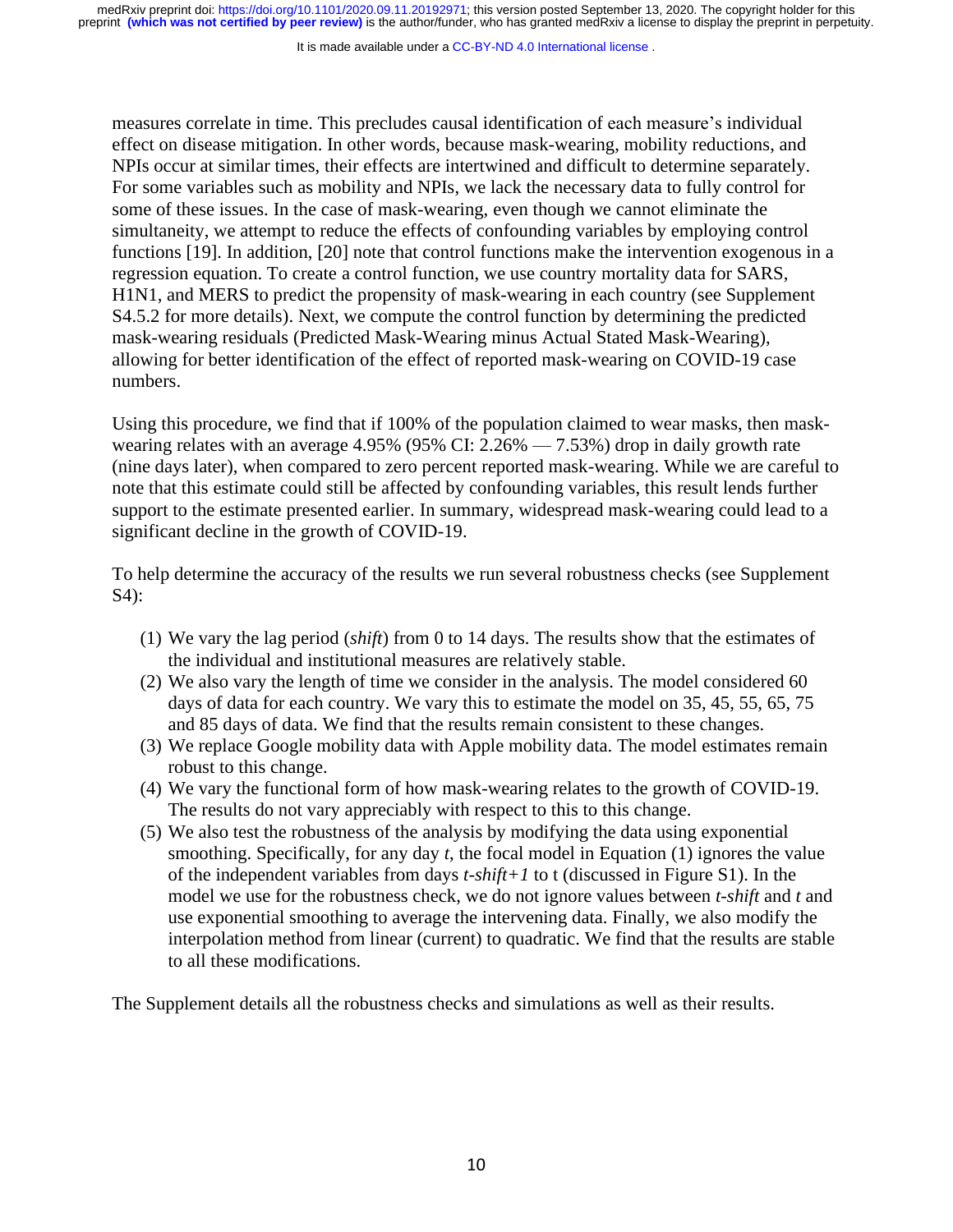It is made available under a [CC-BY-ND 4.0 International license](http://creativecommons.org/licenses/by-nd/4.0/) .

# **4. Discussion**

Over the past few months, several studies have investigated the efficacy of masks at minimizing droplet dispersion [21,22] and the potential consequences of their use [14,23] in the general population. Although no randomized control trial on the efficacy of face mask usage in the general population exists, [15,14] provide compelling evidence for the use of face masks through a systematic review of the multiple observational studies and the evidence thus far. Both studies project that the use of face masks reduces the transmission of disease. While the type of face mask as well as the timing and length of use can affect its efficacy, its use as a precautionary principle has been strongly advised [24]. Despite this preponderance of evidence, face mask use, in the US remains controversial [25,26]. Additionally, as observed in the data, even in countries where masks do not face similar headwinds and as support for mask usage gathers further evidence, face mask use is not as common place (e.g., Denmark, Norway, Sweden, Finland, Australia), even as a precautionary principle.

This study links the growth in active cases of COVID-19 in a country, to a population's reported wearing of face masks in public places over time. The model also includes other measures that could simultaneously impact the growth of the disease as face mask usage changes over time. After accounting for these measures and controlling for other covariates, the results indicate that reported face mask use is associated with a decline in the growth of COVID-19. More precisely, if 100% of the population claimed to wear masks, then mask-wearing is associated with an average 7% decline in the growth of COVID-19. This association persists across multiple robustness checks and model formulations. A decline of 7% corresponds to an 88.5% drop in the number of active cases 30 days later. Taken together with the other measures (mobility changes, NPIs), the combined association obtained via the Krinsky-Robb method of individual and institutional measures on the decline in the daily growth of COVID-19 is 28.1% (95% CI: 24.2%-32%).

# *Limitations*

This study has several limitations. First, countries enacted multiple NPIs simultaneously. This precludes us from identifying the effectiveness of NPIs separately. Second, the mobility data provided by Google and Apple are only indicative of the relative changes from a benchmark, so their association with disease spread should be interpreted with precaution.

Third, even though we consider multiple NPIs and mobility measures and control for populationwide awareness, testing, and country and time differences, there could be several variables that we do not or cannot include due to the lack of data. For example, one of the NPIs we consider relates to health announcements (e.g., handwashing, coughing into one's elbow, etc.). However, the model only notes the NPI and not the adoption of these practices in the general population. While some data (e.g. sale of soap, cleansers, etc.) could approximate this, multiple confounding variables still exist and thus limit the extent to which we can apply any causal interpretation of the results. We attempt to provide better insights using a control function approach, however, stop short of making causal claims.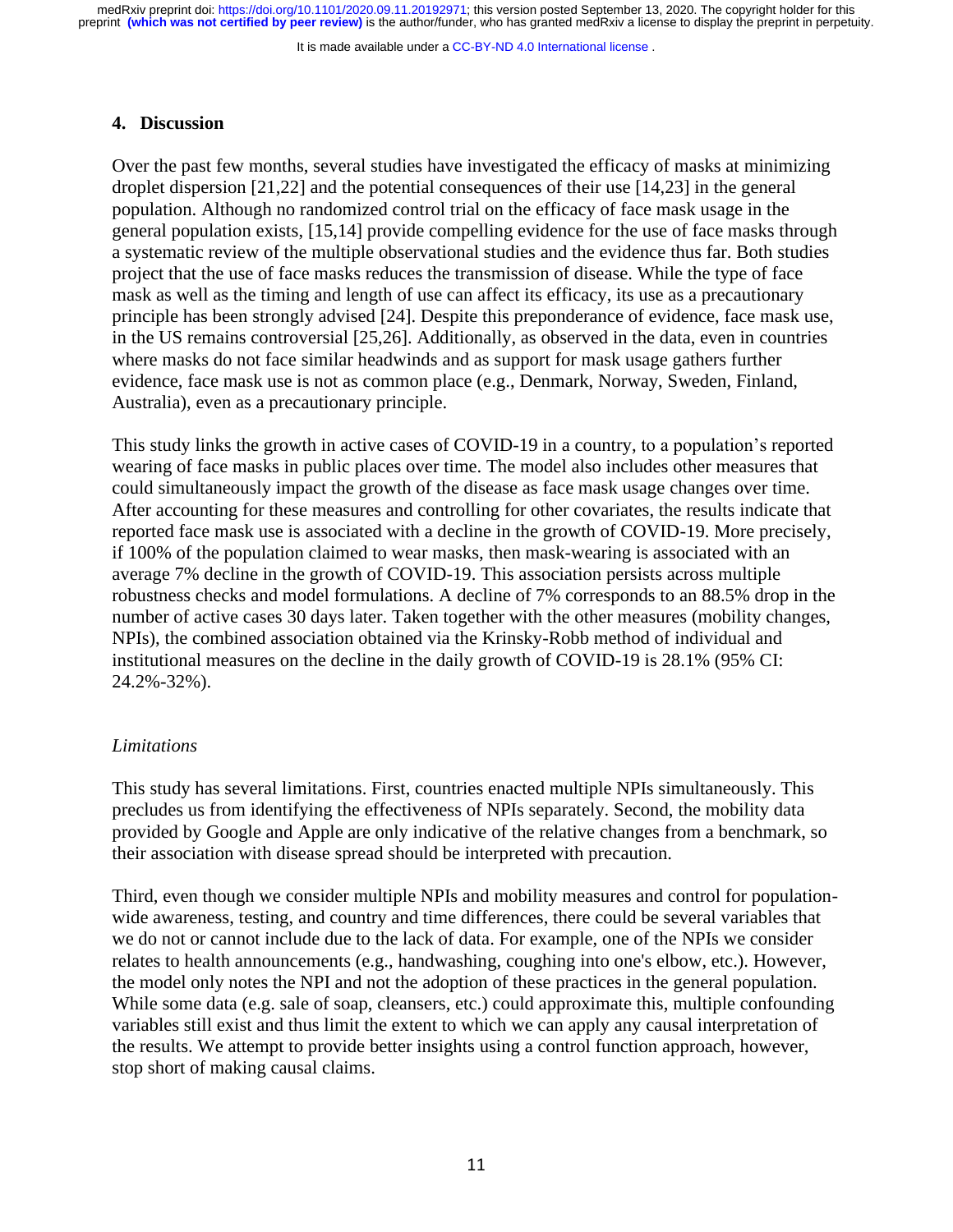It is made available under a [CC-BY-ND 4.0 International license](http://creativecommons.org/licenses/by-nd/4.0/) .

Fourth, our analysis was conducted at the country level due to data restrictions. However, mask usage, mobility changes as well as the implementation of NPIs most likely vary within the country. Nevertheless, the analyses in this study are helpful at understanding the practical implementation of mask usage policy within a country.

Finally, we rely on the accuracy of data collected by third parties. Inconsistencies in testing, reporting, and recording of the data could lead to errors in the results obtained. Additionally, mask-types and mask-wearing patterns could vary across countries, individuals, and over time. This limitation affects all observational COVID-19 population-based studies. Randomized control trials of mask usage in populations are needed to determine the true effect of mask– wearing on mitigating the transmission of infectious respiratory diseases.

# **5. Conclusions**

The population-wide usage of face masks as a preventative measure against the transmission of COVID-19 varies widely across countries. Using data from 24 countries, this study finds that reported face mask usage associates with a decline in the growth rate of COVID-19. Even though we control for multiple variables that could affect spread and include multiple robustness checks, it remains possible that some of the decline associated with face masks may be related with other confounding variables not included in our model.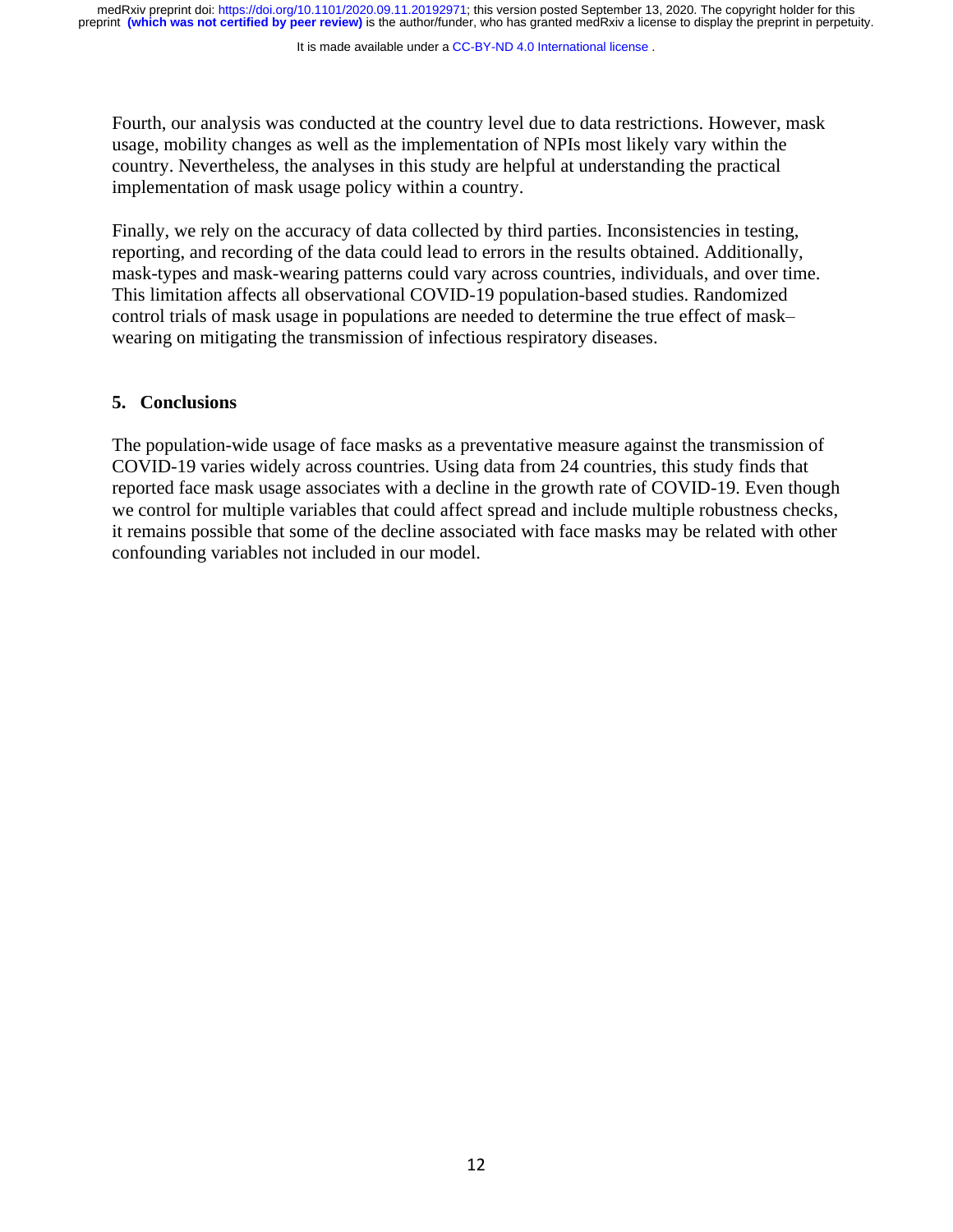It is made available under a [CC-BY-ND 4.0 International license](http://creativecommons.org/licenses/by-nd/4.0/) .

# **6. References**

- 1. C. Cheng, J. Barcelo, A.S. Harnett, R. Kubinec and L. Messerschmidt, COVID-19 Government Response Event Dataset (CoronaNet v.1.0). *Nat. Hum. Beh*. **4**, 756-768 (2020).
- 2. A. Pan, L. Liu, C. Wang, H.Guo, X. Hao, Q. Wang, J. Huang, N. He, H. Yu, X. Lin, S. Wei and T. Wu, Association of Public Health Interventions with the Epidemiology of the COVID-19 Outbreak in Wuhan, China. *JAMA*. **323** (19) 1915-1923 (2020).
- 3. S. Hsiang, D. Allen, S. Annan-Phan, K. Bell, I. Bolliger, T. Chong, H. Druckenmiller, L. Y. Huang, A. Hultgren, E. Krasovich, O. Lau, J. Lee, E. Rolf, J. Tseng and T. Wu. The Effect of Large-Scale Anti-Contagion Policies on the COVID-19 Pandemic. *Nature* **584**, 262-267 (2020).
- 4. S. G. Benzell, A. Collis and C. Nicolaides. Rationing social contact during the COVID-19 pandemic: Transmission risk and social benefits of US locations. *PNAS* **117** (26) 14642- 14644 (2020)
- 5. <https://www.cdc.gov/media/releases/2020/t0212-cdc-telebriefing-transcript.html> (last accessed on September 9, 2020)
- 6. [https://twitter.com/Surgeon\\_General/status/1233725785283932160?s=20](https://twitter.com/Surgeon_General/status/1233725785283932160?s=20) (last accessed on September 9, 2020)
- 7. S. Feng, C. Shen, N. Xia, W. Song, M. Fan and B. J. Cowling. Rational Use of Face Masks in the COVID-19 Pandemic. *The Lancet: Resp. Med.* **8** (5) 434-436 (2020).
- 8. <https://apps.who.int/iris/handle/10665/332293> (last accessed on September 9, 2020)
- 9. [https://yougov.co.uk/topics/international/articles-reports/2020/03/17/personal-measures](https://yougov.co.uk/topics/international/articles-reports/2020/03/17/personal-measures-taken-avoid-covid-19)[taken-avoid-covid-19](https://yougov.co.uk/topics/international/articles-reports/2020/03/17/personal-measures-taken-avoid-covid-19) (last accessed on September 9, 2020)
- 10. S. Flaxman, S. Mishra, A. Gandy, H.J.T. Unwin, T.A. Mellan, H. Coupland, C. Whittaker, H. Zhu, T. Berah, J.W. Eaton, M. Monod, Imperial College COVID-19 Response Team, A.C. Ghani, C.A. Donnelly, S.M. Riley, M.A.C. Vollmer, N.M. Ferguson, L.C. Okell and S. Bhatt. Estimating the effects of non-pharmaceutical interventions on COVID-19 in Europe. *Nature* **584** 257-261 (2020).
- 11. Auger K, Shah S, Richardson T, D. Hartley, M. Hall, A. Warniment, K. Timmons, D. Bosse, S.A. Ferris, P.W. Brady. A.C. Schondelmeyer and J.E. Thompson. Association between statewide school closure and COVID-19 incidence and mortality in the US. *JAMA*. **324** (9) 859-870 (2020).
- 12. C. Courtemache, J. Garuccio, A. Le, J. Pinkston, A. Yelowitz. Strong Social Distancing Measures In The United States Reduced The COVID-19 Growth Rate. *Health Affairs*. **39** (7) 1237-1246 (2020)
- 13. W. Lyu and G. L. Wehby. Community Use Of Face Masks And COVID-19: Evidence From A Natural Experiment Of State Mandates In The US. *Health Affairs* **39** (8) 1-7 (2020).
- 14. D. K. Chu, E. A. Akl, S. Duda, K. Solo, S. Yaacoub, H.J. Schunemann, Physical distancing, face masks, and eye protection to prevent person-to-person transmission of SARS-CoV-2 and COVID-19: a systematic review and meta-analysis. *The Lancet* **395** 1973-87 (2020)
- 15. J. Howard, A. Huang, A. Li, Z. Tufekci, Z. Vladimir, HM van der Westhuizen, A von Delft, A. Price, L. Fridman, L. H. Tang, V. Tang, G. L. Watson, C.E. Bax, R. Shaikh, F. Questier, D. Hernandez, L. F. Chu, C.M. Ramirez and A. W. Rimoin. Face Masks Against COVID-19: An Evidence Review<https://www.preprints.org/manuscript/202004.0203/v1> (last accessed on September 9 2020).
- 16. <https://www.google.com/covid19/mobility/> (last accessed on September 9 2020)